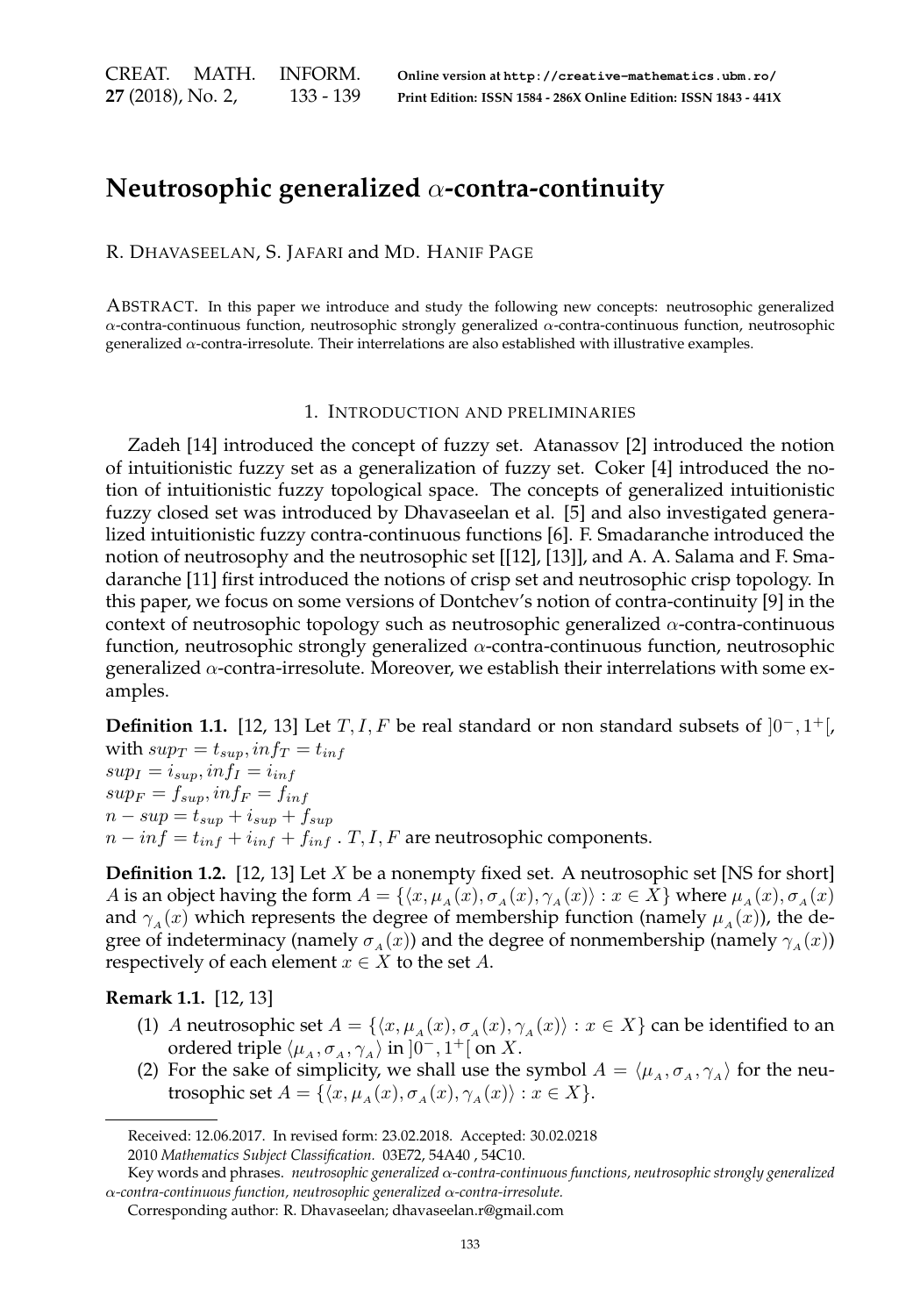**Definition 1.3.** [11] Let X be a nonempty set and the neutrosophic sets A and B in the form

 $A = \{\langle x, \mu_A(x), \sigma_A(x), \gamma_A(x)\rangle : x \in X\}, B = \{\langle x, \mu_B(x), \sigma_B(x), \gamma_B(x)\rangle : x \in X\}.$  Then

- (a)  $A \subseteq B$  iff  $\mu_A(x) \leq \mu_B(x)$ ,  $\sigma_A(x) \leq \sigma_B(x)$  and  $\gamma_A(x) \geq \gamma_B(x)$  for all  $x \in X$ ;
- (b)  $A = B$  iff  $A \subseteq B$  and  $B \subseteq A$ ;

(c)  $\bar{A} = \{ \langle x, \gamma_A(x), \sigma_A(x), \mu_A(x) \rangle : x \in X \}$ ; [Complement of A]

- (d)  $A \cap B = \{ \langle x, \mu_A(x) \land \mu_B(x), \sigma_A(x) \land \sigma_B(x), \gamma_A(x) \lor \gamma_B(x) \rangle : x \in X \};$
- (e)  $A \cup B = \{ \langle x, \mu_A(x) \vee \mu_B(x), \sigma_A(x) \vee \sigma_B(x), \gamma_A(x) \wedge \gamma_B(x) \rangle : x \in X \};$
- (f)  $[A = {\langle x, \mu_A (x), \sigma_A (x), 1 \mu_A (x) \rangle : x \in X}$ ;
- (g)  $\langle A = {\langle x, 1 \gamma_4(x), \sigma_4(x), \gamma_4(x) \rangle : x \in X}$ .

**Definition 1.4.** [11] Let  $\{A_i : i \in J\}$  be an arbitrary family of neutrosophic sets in X. Then

(a)  $\bigcap A_i = \{ \langle x, \wedge \mu_{A_i}(x), \wedge \sigma_{A_i}(x), \vee \gamma_{A_i}(x) \rangle : x \in X \};$ (b)  $\bigcup A_i = \{ \langle x, \vee \mu_{A_i}(x), \vee \sigma_{A_i}(x), \wedge \gamma_{A_i}(x) \rangle : x \in X \}.$ 

Since our main purpose is to construct the tools for developing neutrosophic topological spaces, we must introduce the neutrosophic sets  $0<sub>N</sub>$  and  $1<sub>N</sub>$  in X as follows:

**Definition 1.5.** [11]  $0_N = \{ \langle x, 0, 0, 1 \rangle : x \in X \}$  and  $1_N = \{ \langle x, 1, 1, 0 \rangle : x \in X \}.$ 

**Definition 1.6.** [7] A neutrosophic topology (NT) on a nonempty set  $X$  is a family  $T$  of neutrosophic sets in  $X$  satisfying the following axioms:

- (i)  $0_N, 1_N \in T$ ,
- (ii)  $G_1 \cap G_2 \in T$  for any  $G_1, G_2 \in T$ ,
- (iii)  $\cup G_i \in T$  for arbitrary family  $\{G_i \mid i \in \Lambda\} \subseteq T$ .

In this case the ordered pair  $(X, T)$  or simply X is called a neutrosophic topological space (briefly NTS) and each neutrosophic set in  $T$  is called a neutrosophic open set (briefly NOS). The complement  $\overline{A}$  of a NOS A in X is called a neutrosophic closed set (briefly NCS) in  $X$ .

**Definition 1.7.** [7] Let A be a neutrosophic set in a neutrosophic topological space X. Then

 $Nint(A) = \bigcup \{ G | G$  is a neutrosophic open set in X and  $G \subseteq A \}$  is called the neutrosophic interior of A;

 $Ncl(A) = \bigcap \{G \mid G \text{ is a neutrosophic closed set in } X \text{ and } G \supseteq A \}$  is called the neutrosophic closure of A.

**Definition 1.8.** [8] Let  $(X, T)$  and  $(Y, S)$  be any two neutrosophic topological spaces.

(i) A function  $f : (X,T) \to (Y,S)$  is called neutrosophic contra-continuous if the inverse image of every neutrosophic open set in  $(Y, S)$  is a neutrosophic closed set in  $(X, T)$ .

Equivalently if the inverse image of every neutrosophic closed set in  $(Y, S)$  is a neutrosophic open set in  $(X, T)$ .

(ii) A function  $f : (X,T) \to (Y,S)$  is called generalized neutrosophic contra-continuous if the inverse image of every neutrosophic open set in  $(Y, S)$  is a generalized neutrosophic closed set in  $(X, T)$ .

Equivalently if the inverse image of every neutrosophic closed set in  $(Y, S)$  is a generalized neutrosophic open set in  $(X, T)$ .

**Definition 1.9.** [1] Let f be a function from a neutrosophic topological spaces  $(X, T)$  and  $(Y, S)$ . Then f is called

(i) a neutrosophic open function if  $f(A)$  is a neutrosophic open set in Y for every neutrosophic open set  $A$  in  $X$ .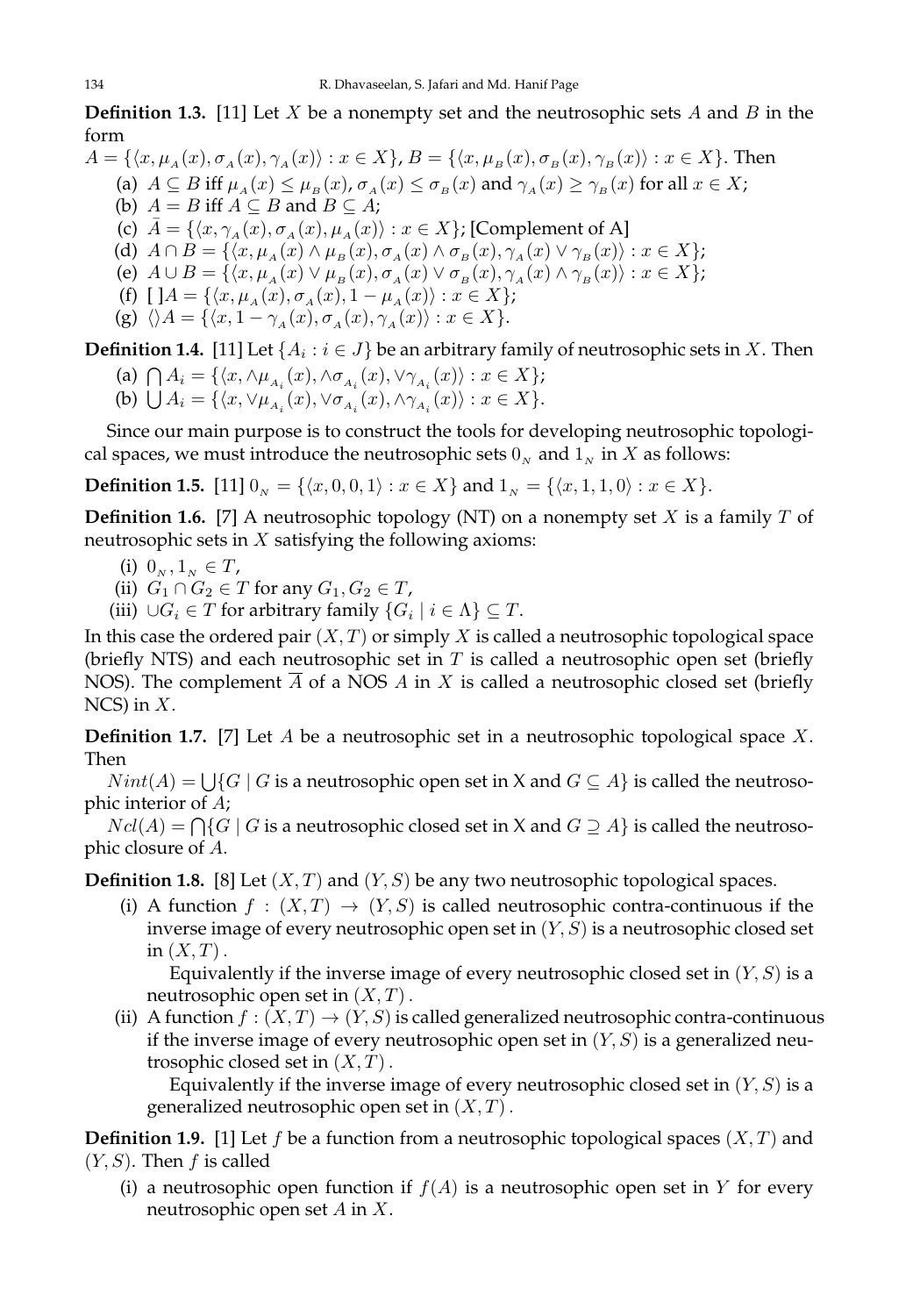- (ii) a neutrosophic  $\alpha$ -open function if  $f(A)$  is a neutrosophic  $\alpha$ -open set in Y for every neutrosophic open set A in X.
- (iii) a neutrosophic preopen function if  $f(A)$  is a neutrosophic preopen set in Y for every neutrosophic open set A in X.
- (iv) a neutrosophic semiopen function if  $f(A)$  is a neutrosophic semiopen set in Y for every neutrosophic open set A in X.

## 2. NEUTROSOPHIC GENERALIZED α-CONTRA-CONTINUOUS FUNCTION

In this section we introduce neutrosophic generalized  $\alpha$ -contra-continuous function and studied some of its properties.

**Definition 2.10.** A neutrosophic set A in  $(X, T)$  is said to be a neutrosophic generalized alpha-closed set if  $N\alpha c l(A) \subseteq U$  whenever  $A \subseteq U$  and U is a neutrosophic  $\alpha$  open set in  $(X, T)$ .

**Definition 2.11.** A function  $f : (X,T) \to (Y,S)$  is called a neutrosophic generalized  $\alpha$ contra-continuous if  $f^{-1}(B)$  is a neutrosophic generalized  $\alpha$ -closed set in  $(X,T)$  for every neutrosophic open set B in  $(Y, S)$ 

**Definition 2.12.** A function  $f : (X,T) \to (Y,S)$  is called a neutrosophic strongly generalized  $\alpha$ - continuous if  $f^{-1}(B)$  is a neutrosophic open set in  $(X,T)$  for every neutrosophic generalized  $\alpha$ -open set B in  $(Y, S)$ 

**Definition 2.13.** A function  $f : (X,T) \rightarrow (Y,S)$  is called a neutrosophic strongly generalized  $\alpha$ -contra-continuous if  $f^{-1}(B)$  is a neutrosophic closed set in  $(X,T)$  for every neutrosophic generalized  $\alpha$ -open set B in  $(Y, S)$ 

**Definition 2.14.** A function  $f : (X,T) \to (Y,S)$  is called a neutrosophic generalized  $\alpha$ contra-irresolute if  $f^{-1}(B)$  is a neutrosophic generalized α-closed set in  $(X,T)$  for every neutrosophic generalized  $\alpha$ -open set B in  $(Y, S)$ 

**Proposition 2.1.** *For any two neutrosophic topological spaces*  $(X, T)$  *and*  $(Y, S)$ *, if*  $f : (X, T) \rightarrow$  $(Y, S)$  *is a neutrosophic contra-continuous function then* f *is a neutrosophic generalized*  $\alpha$ -contra*continuous function.*

### *Proof.*

Let B be a neutrosophic open set in  $(Y, S)$ . Since f is a neutrosophic contra-continuous function,  $f^{-1}(B)$  is a neutrosophic closed set in  $(X, T)$ . Since every neutrosophic closed set is a neutrosophic generalized  $\alpha$ -closed set,  $f^{-1}(B)$  is a neutrosophic generalized  $\alpha$ closed set in  $(X, T)$ . Hence f is a neutrosophic generalized  $\alpha$ -contra-continuous function.  $\Box$ 

The converse of Proposition 2.1 need not be true as shown in Example 2.1.

**Example 2.1.** Let  $X = \{a, b\}$ . Define the neutrosophic sets  $G_1$  and  $G_2$  in X as follows:  $G_1 = \langle x,(0.6, 0.6, 0.6), (0.4, 0.4, 0.4)\rangle$  and  $G_2 = \langle x,(0.2, 0.2, 0.3), (0.8, 0.8, 0.7)\rangle$ . Then the families  $T = \{0_N, 1_N, G_1\}$  and  $S = \{0_N, 1_N, G_2\}$  are neutrosophic topologies on X. Define a function  $f : (X,T) \to (Y,S)$  as follow  $f(a) = a, f(b) = b$ . Then f is a neutrosophic generalized  $\alpha$ -contra-continuous function, but  $f^{-1}(G_2)$  is not a neutrosophic closed set in  $(X, T)$ . Hence f is not a neutrosophic contra-continuous function.

**Proposition 2.2.** For any two neutrosophic topological spaces  $(X, T)$  and  $(Y, S)$ , if f:  $(X, T) \rightarrow (Y, S)$  is a neutrosophic  $\alpha$ -contra-continuous function then f is a neutrosophic generalized  $\alpha$ -contra-continuous function.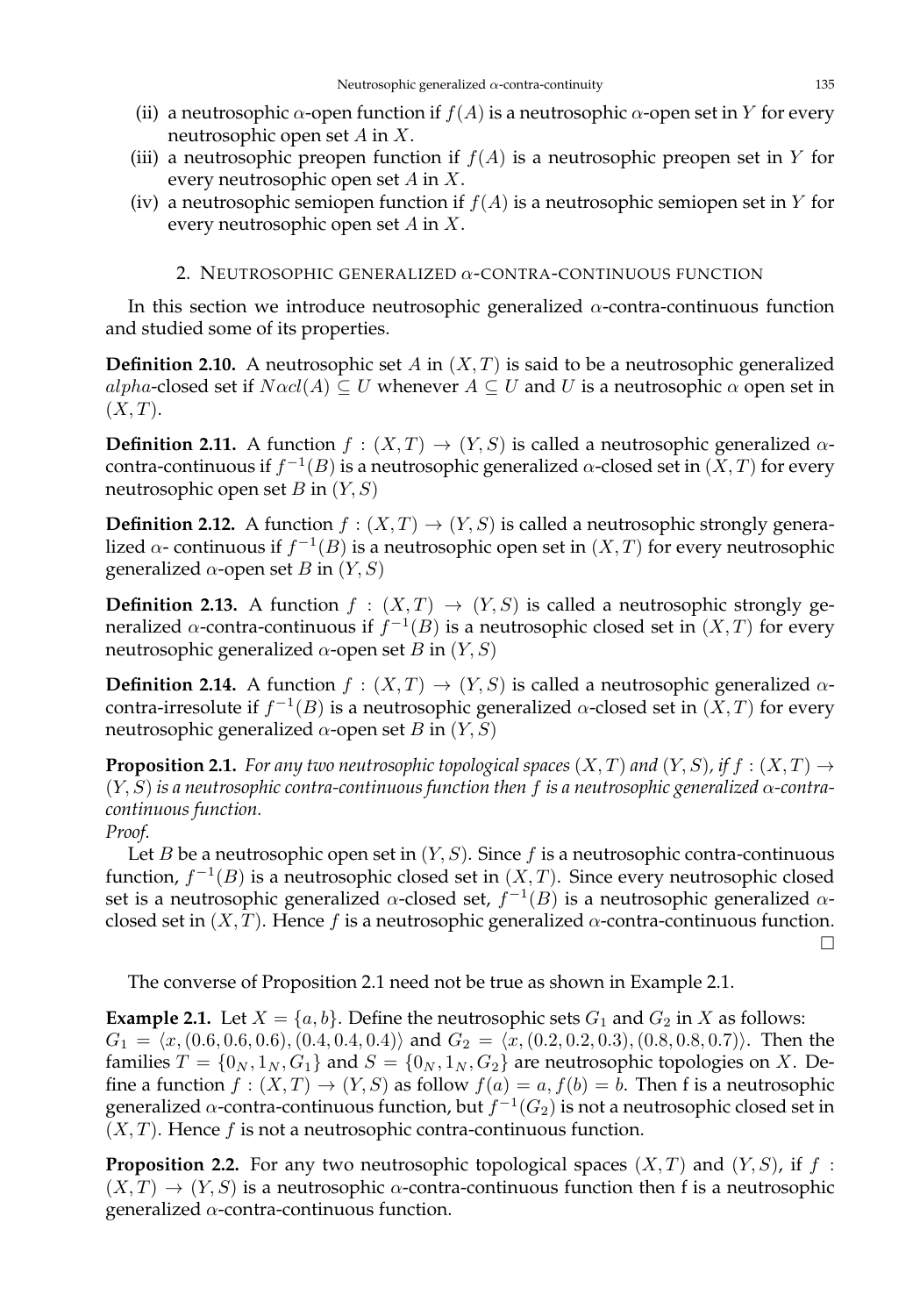*Proof.* Let B be a neutrosophic open set in  $(Y, S)$ . Since f is a neutrosophic  $\alpha$ -contracontinuous function,  $f^{-1}(B)$  is a neutrosophic  $\alpha$ -closed set in  $(X, T)$ . Since every neutrosophic α-closed set is a neutrosophic generalized α-closed set,  $f^{-1}(B)$  is a neutrosophic generalized  $\alpha$ -closed set in  $(X, T)$ . Hence f is a neutrosophic generalized  $\alpha$ -contracontinuous function.

The converse of Proposition 2.2 need not be true as shown in Example 2.2.

**Example 2.2.** Let  $X = \{a, b\}$ . Define the neutrosophic sets  $G_1$  and  $G_2$  in X as follows:  $G_1 = \langle x,(0.5, 0.5, 0.5), (0.5, 0.5, 0.5)\rangle$  and  $G_2 = \langle x,(0.4, 0.4, 0.4), (0.6, 0.6, 0.6)\rangle$ . Then the families  $T = \{0_N, 1_N, G_1\}$  and  $S = \{0_N, 1_N, G_2\}$  are neutrosophic topologies on X. Define a function  $f : (X,T) \to (X,S)$  as follow  $f(a) = a, f(b) = b$ . Then f is a neutrosophic generalized  $\alpha$ -contra-continuous function, but  $f^{-1}(G_2)$  is not a neutrosophic  $\alpha$ -closed set in  $(X, T)$ . Hence f is not a neutrosophic  $\alpha$ -contra-continuous function.

**Proposition 2.3.** For any two neutrosophic topological spaces  $(X, T)$  and  $(Y, S)$ , if  $f : (X, T) \rightarrow$ (Y, S) *is a neutrosophic strongly generalized* α*-contra-continuous function then f is a neutrosophic generalized* α*-contra-continuous function.*

*Proof.* Let B be a neutrosophic open set in  $(Y, S)$ . Every neutrosophic open set is a neutrosophic generalized  $\alpha$ -open set. Now, B is a neutrosophic generalized  $\alpha$ -open set in  $(Y, S)$ . Since f is a neutrosophic strongly generalized  $\alpha$ -contra continuous function,  $f^{-1}(B)$ is a neutrosophic closed set in  $(X, T)$ . Since every neutrosophic closed set is a neutrosophic generalized α-closed set,  $f^{-1}(B)$  is a neutrosophic generalized α-closed set in  $(X, T)$ . Hence f is a neutrosophic generalized  $\alpha$ -contra-continuous function.

The converse of Proposition 2.3 need not be true as shown in Example 2.3.

**Example 2.3.** Let  $X = \{a, b\}$ . Define the neutrosophic sets  $G_1$  and  $G_2$  in X as follows:  $G_1 = \langle x,(0.4, 0.4, 0.4), (0.3, 0.3, 0.3)\rangle$  and  $G_2 = \langle x,(0.2, 0.2, 0.3), (0.8, 0.8, 0.7)\rangle$ . Then the families  $T = \{0_N, 1_N, G_1\}$  and  $S = \{0_N, 1_N, G_2\}$  are neutrosophic topologies on X. Define a function  $f : (X,T) \to (X, S)$  as follow  $f(a) = a, f(b) = b$ . Then f is a neutrosophic generalized  $\alpha$ -contra-continuous function. Let  $A = \langle x,(0.4, 0.4, 0.4), (0.6, 0.6, 0.6)\rangle$  is a neutrosophic generalized  $\alpha$ -open set in  $(X, S)$ , but  $f^{-1}(A)$  is not a neutrosophic closed set in  $(X, T)$ . Hence f is not a neutrosophic strongly generalized  $\alpha$ -contra-continuous function.

**Proposition 2.4.** *For any two neutrosophic topological spaces*  $(X, T)$  *and*  $(Y, S)$ *, if*  $f : (X, T) \rightarrow$ (Y, S) *is a neutrosophic strongly generalized* α*-contra-continuous function then* f *is a neutrosophic contra-continuous function.*

*Proof.* Let B be a neutrosophic open set in  $(Y, S)$ . Every neutrosophic open set is a neutrosophic generalized  $\alpha$ -open set. Now, B is a neutrosophic generalized  $\alpha$ -open set in  $(Y, S)$ . Since f is a neutrosophic strongly generalized  $\alpha$ -contra-continuous function,  $f^{-1}(B)$ is a neutrosophic closed set in  $(X, T)$ . Hence f is a neutrosophic contra-continuous function.

 $\Box$ 

The converse of Proposition 2.4 need not be true as shown in Example 2.4.

**Example 2.4.** *Let*  $X = \{a, b\}$ *. Define the neutrosophic sets*  $G_1$  *and*  $G_2$  *in*  $X$  *as follows:*  $G_1 = \langle x,(0.3, 0.3, 0.3), (0.7, 0.7, 0.7)\rangle$  and  $G_2 = \langle x,(0.7, 0.7, 0.7), (0.3, 0.3, 0.3)\rangle$ *. Then the families*  $T = \{0_N, 1_N, G_1\}$  *and*  $S = \{0_N, 1_N, G_2\}$  *are neutrosophic topologies on* X. Define a *function*  $f : (X,T) \to (X,S)$  *as follow*  $f(a) = a, f(b) = b$ *. Then f is a neutrosophic contra continuous function. Let*  $A = \langle x, (0.35, 0.35, 0.4), (0.5, 0.5, 0.6) \rangle$  *is a neutrosophic generalized* α*-closed set in* (X, S)*, but* f −1 (A) *is not a neutrosophic open set in* (X, T)*. Hence* f *is not a neutrosophic strongly generalized* α*-contra-continuous function.*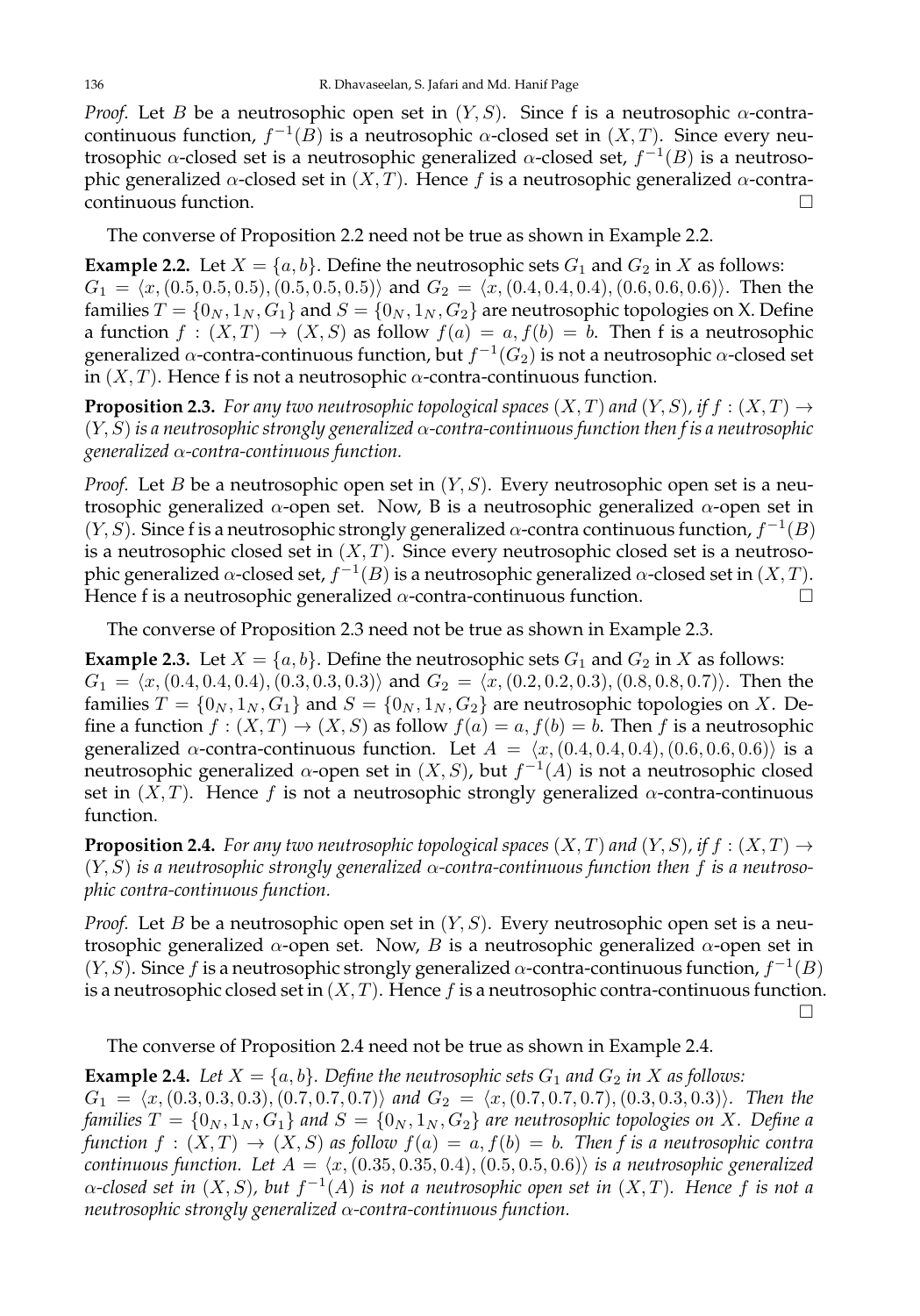#### 3. INTERRELATIONS

From the above results proved, we have a diagram of implications as shown below. In the diagram,  $\overline{A}$ ,  $\overline{B}$ ,  $\overline{C}$  and  $\overline{D}$  denote a neutrosophic contra continuous function, neutrosophic generalized α-contra-continuous function,neutrosophic α-contra-continuous function and neutrosophic strongly generalized  $\alpha$ -contra-continuous function respectively.



**Proposition 3.5.** *Let*  $(X, T)$ ,  $(Y, S)$  *and*  $(Z, R)$  *be any three neutrosophic topological spaces. If a function*  $f : (X,T) \to (Y,S)$  *is a neutrosophic strongly generalized*  $\alpha$ -continuous function and  $g:(Y, S) \to (Z, R)$  *is a neutrosophic generalized*  $\alpha$ -contra-continuous function then  $g \circ f$  *is a neutrosophic contra-continuous function function.*

*Proof.* Let V be a neutrosophic open set of  $(Z, R)$ . Since g is a neutrosophic generalized α-contra-continuous function,  $g^{-1}(V)$  is neutrosophic generalized α-closed set in  $(Y, S)$ . Since f is a neutrosophic strongly generalized  $\alpha$ -continuous function,  $f^{-1}(g^{-1}(V))$  is a neutrosophic closed set in  $(X, T)$ . Hence  $g \circ f$  is a neutrosophic contra-continuous function.  $\square$ 

**Proposition 3.6.** *Let*  $(X, T)$ ,  $(Y, S)$  *and*  $(Z, R)$  *be any three neutrosophic topological spaces. Then the following statements hold:*

- (i) *If* f *is a neutrosophic generalized* α*-contra-continuous function and* g *is a neutrosophic continuous function, then* g ◦ f *is a neutrosophic generalized* α*-contra-continuous function.*
- (ii) *If* f *is a neutrosophic generalized* α*-contra-continuous function and* g *is a neutrosophic contra-continuous function, then* g ◦ f *is a neutrosophic generalized* α*-continuous function.*
- (iii) *If* f *is a neutrosophic generalized* α*-contra-irresolute function and* g *is a neutrosophic generalized* α*-contra-continuous function, then* g ◦ f *is a neutrosophic generalized* α*continuous function.*
- (iv) *If* f *is a neutrosophic generalized* α*-irresolute function and* g *is a neutrosophic generalized* α*-contra-continuous function, then* g ◦ f *is a neutrosophic generalized* α*-contracontinuous function.*

*Proof.*

(i) Let B be a neutrosophic open set of  $(Z, R)$ . Since g is a neutrosophic continuous function,  $g^{-1}(B)$  is neutrosophic open set in  $(Y, S)$ . Since f is a neutrosophic generalized  $\alpha$ -contra-continuous function,  $f^{-1}(g^{-1}(B))$  is a neutrosophic generalized  $\alpha$ -closed set in  $(X, T)$ . Hence  $g \circ f$  is a neutrosophic generalized  $\alpha$ -contracontinuous function.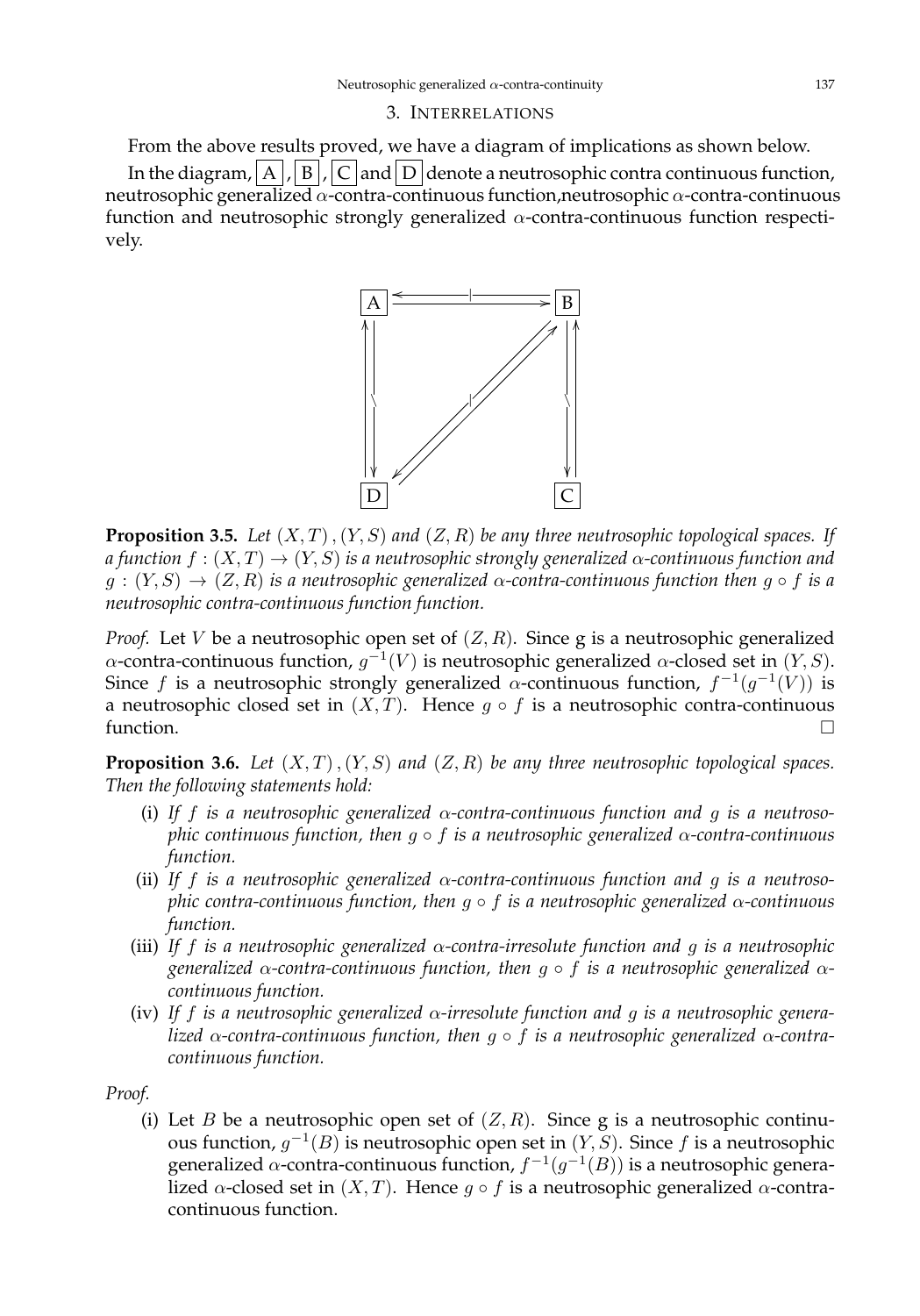- (ii) Let B be a neutrosophic open set of  $(Z, R)$ . Since g is a neutrosophic contracontinuous function,  $g^{-1}(B)$  is neutrosophic closed set in  $(Y, S)$ . Since  $f$  is a neutrosophic generalized  $\alpha$ -contra-continuous function,  $f^{-1}(g^{-1}(B))$  is a neutrosophic generalized  $\alpha$ -open set in  $(X, T)$ . Hence  $q \circ f$  is a neutrosophic generalized  $\alpha$ -continuous function.
- (iii) Let B be a neutrosophic open set of  $(Z, R)$ . Since g is a neutrosophic generalized  $\alpha$ -contra -continuous function,  $g^{-1}(B)$  is neutrosophic generalized  $\alpha$ -closed set in  $(Y, S)$ . Since f is a neutrosophic generalized  $\alpha$ -contra-irresolute function,  $f^{-1}(g^{-1}(B))$  is a neutrosophic generalized  $\alpha$ -open set in  $(X,T)$ . Hence  $g \circ f$  is a neutrosophic generalized  $\alpha$ -continuous function.
- (iv) Let B be a neutrosophic open set of  $(Z, R)$ . Since g is a neutrosophic generalized  $\alpha$ -contra -continuous function,  $g^{-1}(B)$  is neutrosophic generalized  $\alpha$ -closed set in  $(Y, S)$ . Since f is a neutrosophic generalized  $\alpha$ -irresolute function,  $f^{-1}(g^{-1}(B))$  is a neutrosophic generalized  $\alpha$ -closed set in  $(X, T)$ . Hence  $g \circ f$  is a neutrosophic generalized  $\alpha$ -contra-continuous function.

**Definition 3.15.** Let  $(X, T)$  and  $(Y, S)$  be any two neutrosophic topological spaces. Let  $f: (X,T) \to (Y,S)$  be a function. The graph  $g: X \to X \times Y$  of f is defined by  $g(x) =$  $(x, f(x)), \forall x \in X.$ 

**Definition 3.16.** Let  $A = \{(x, \mu_A(x), \sigma_A(x), \gamma_A(x)): x \in X\}$  and  $B = \{\langle y, \mu_B(y), \sigma_B(y), \gamma_B(y)\rangle\}$ :  $y \in Y$ } be neutrosophic sets of X and Y respectively. The product of two neutrosophic sets A and B is defined as  $(A \times B)(x, y) = \langle (x, y), min(\mu_A(x), \mu_B(y)), min(\sigma_A(x), \sigma_B(y)),$  $max(\gamma_A(x), \gamma_B(y))$  for all  $(x, y) \in X \times Y$ .

**Proposition 3.7.** Let  $(X, T)$  and  $(Y, S)$  be any two neutrosophic topological spaces. Let  $f : (X,T) \to (Y,S)$  be a function. If the graph  $g : X \to X \times Y$  of f is a neutrosophic generalized  $\alpha$ -contra-continuous function then f is also a neutrosophic generalized  $\alpha$ -contra-continuous function.

*Proof.* Let *B* be a neutrosophic closed set in  $(Y, S)$ . By definition 3.15.,  $f^{-1}(B) = 1_N \cap$  $f^{-1}(B) = g^{-1}(1_N \times B)$ . Since g is a neutrosophic generalized  $\alpha$ -contra-continuous function,  $g^{-1}(1_N \times B)$  is a neutrosophic generalized α-open set in  $(X, T)$ . Now,  $f^{-1}(B)$  is a neutrosophic generalized  $\alpha$ -open set in  $(X, T)$ . Hence f is a neutrosophic generalized  $\alpha$ contra -continuous function.

**Proposition 3.8.** Let  $(X, T)$  and  $(Y, S)$  be any two neutrosophic topological spaces. Let  $f$ :  $(X, T) \to (Y, S)$  *be a function. If the graph*  $g : X \to X \times Y$  *of f is a neutrosophic strongly generalized* α*-contra-continuous function then* f *is also a neutrosophic strongly generalized* α*-contra-continuous function.*

*Proof.* Let *B* be a neutrosophic generalized  $\alpha$ -open set in  $(Y, S)$ . By definition 3.15.,  $f^{-1}(B)$  $= 1_N \cap f^{-1}(B) = g^{-1}(1_N \times B)$ . Since *g* is a neutrosophic strongly generalized α-contracontinuous function,  $g^{-1}(1_N \times B)$  is a neutrosophic closed set in  $(X, T)$ . Now,  $f^{-1}(B)$ is a neutrosophic closed set in  $(X, T)$ . Hence f is an a neutrosophic strongly generalized  $\alpha$ -contra-continuous function.

**Proposition 3.9.** Let  $(X, T)$  and  $(Y, S)$  be any two neutrosophic topological spaces. Let  $f$ :  $(X, T) \to (Y, S)$  *be a function. If the graph g* :  $X \to X \times Y$  *of f is a neutrosophic generalized* α*-contra-irresolute function then* f *is also a neutrosophic generalized* α*-contra-irresolute function.*

 $\Box$